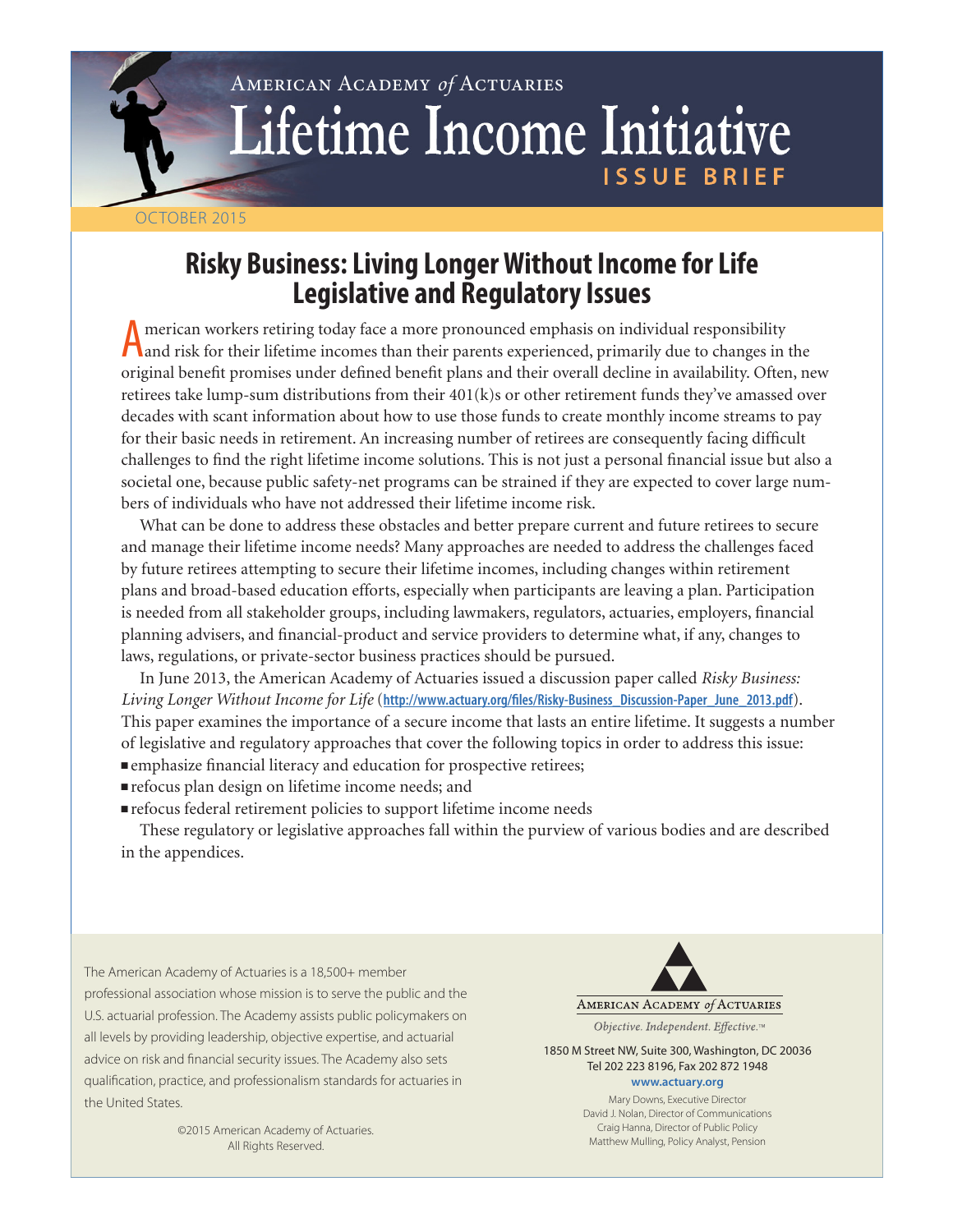## **REGULATORY ISSUES**

#### APPENDIX A

#### **Department of Labor (DOL)**

## **1. Issue: Provide education without risk of fiduciary liability**

Except for Social Security benefits, retirement savings are concentrated in employer-sponsored retirement plans. As a result, the workplace can offer a significant forum to make retirementplanning education available to employees, not just at retirement but throughout their careers. Many employers that currently sponsor retirement plans already provide some guidance to employees through third-party-sponsored seminars on the topic of investment decisions.

Although employers are often optimally situated to provide retirement planning information and advice to their employees, few are willing and able to do so. One possible reason for this is a concern that the employer could incur fiduciary liability should advice received by an employee through such an effort later be claimed to have harmed an individual's financial position. A lesser concern is the cost; however, that should be small and manageable.

A similar situation exists at the time of benefit commencement in a defined benefit (DB) plan. Participants in a DB plan often opt to take their benefits in a lump sum at retirement in lieu of the guaranteed income.<sup>1</sup> Increased education at the time of distribution about the value of lifetime income could lead to a better-informed decision and a general change in behavior by employees at the time of retirement in favor of securing lifetime income.

**Current Requirement:** No requirement to provide education. Concerns about fiduciary liability are an impediment for some employers.

**Possible Solution:** Employer-based education will require some regulatory action to provide appropriate protection to employers from liability under Employee Retirement Income Security Act (ERISA) fiduciary requirements.<sup>2</sup>

 Proposed regulations from the DOL on fiduciary conflict of interest address this issue, but there may be a need for further clarification.

**Pros and Cons:** Regulatory action to facilitate employer participation in education would improve education activities and can lead to a more efficient use of retirement plans. However, the value of any action could be diminished if employers do not want to expend the extra cost or take on the administrative burden. Small employers in particular would probably benefit from cost-saving, standardized approaches, perhaps supported and coordinated by the DOL.

## **2. Issue: Model financial education materials for DC plans**

Except for some tax-related information provided upon distribution, the amount and type of information provided to participants in defined contribution (DC) plans, both on a periodic basis and at time of termination, varies greatly. This disparity can result in varying degrees of understanding among participants in different plans. A common set of information, perhaps contained in model language, would serve as a consistent basis for broad educational initiatives. Important issues include choosing lump sum vs. income, income equivalents to a lump sum, and selecting among income options.

**Current Requirement:** There is no current standard information requirement for DC plans.

**Possible Solution:** DOL could specify minimum standards of content that would be used in all plans. Items could include: (a) pros and cons on income vs. lump sums, (b) value of income equivalents for a lump sum, (c) differences among income options, both annuities and withdrawal programs, (d) importance of understanding fees, both in-plan and with rollovers, when given the option of staying or rolling over, and (e) considerations of whether or not to make a rollover. The DOL could provide generic material for this

1 Full lump sum distributions are allowed in 54 percent of large DB plans, and 65 percent of participants in those plans take the lump sum. Partial lump sum distributions are allowed in 25 percent of large DB plans, and 13 percent take a partial lump sum. *Retirement Income Practices Study,* MetLife, June 2012 2 See Academy comments to DOL for more background: http://www.dol.gov/ebsa/pdf/1210-AB33-RTT042.pdf and http://bit.ly/ZOC5lo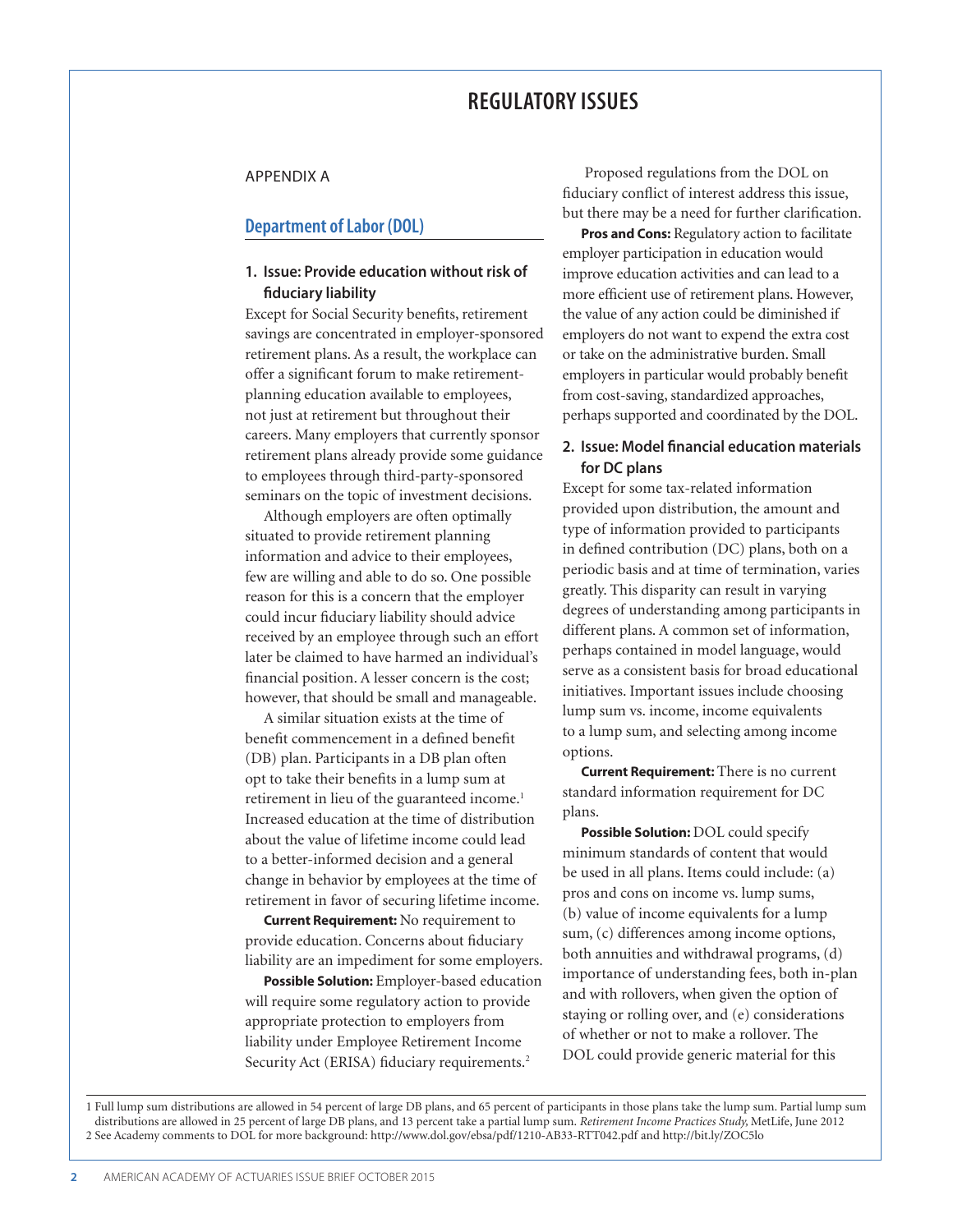information and links could be provided to DOL website materials on these issues.

**Pros and Cons:** Standardized communication requirements, model disclosures, and educational materials would provide uniform information, simplify administration, reduce fiduciary risk for plan sponsors, and enhance participant understanding. Education should include general information upon enrollment in a plan plus reinforcement on a yearly basis. This effort should have minimal cost because the information is readily available. Although the information would not be equally useful to all participants, it would provide a start to better widespread understanding.

**3. Issue: Income estimates on DC statements**

ERISA section 105 requires DC plans to furnish each participant with an individual benefit statement, at least annually (quarterly where plan participants control investment choices), that includes the participant's "accrued benefits" or account balance. Discussion of how participants can translate account balances into income streams should be a recurring part of the needed education process. Doing this as part of the individual benefit statement will refresh and reinforce the education periodically.

**Current Requirement:** None.

**Possible Solution:** The Department of Labor<sup>3</sup> and members of Congress have made certain proposals to require that the standard periodic retirement benefit statement that individuals receive show the monthly amount of retirement income that could be generated by the accumulated balance. This illustration would focus the statements on income potential as well as total account balances. Several different lifetime income strategies could be illustrated, at several ages that profile the possible retirement date span, and at a range of investment returns that profile possible investment allocations and investment environments. In order to keep statements simple, the DOL could create a

website that tracks exactly with the statement, so participants wanting comprehensive information could calculate it.

An additional illustration could be the amount of income that can be purchased immediately but payable at the normal retirement date. This could stimulate thinking about taking gradual action toward addressing longevity risk.

To aid participants' fuller understanding of their statements, the simplest and easiest method would be to make all plans' statements consistent with one another. This standardized statement could include mandated mortality, interest, expense, and annuitization assumptions, either fixed by regulation and updated as necessary, or tied to specified market rates. If the DC plan contains an annuitization option, that could be used. Current planspecified factors should be used if the annuity is to be paid from a companion DB plan. Use of such common assumptions would narrow the plan sponsor's responsibilities and lower its costs. The common assumptions could be readdressed periodically. All possible approaches should be explored with plan sponsors or record-keepers that could provide the service.

**Pros and Cons:** Participants may not fully understand the limited amount of monthly income that could be provided by an account balance that may look large but actually isn't when viewed in terms of its income potential. Creating an understanding of income potential can be foundational for prompting action to save more and plan for a payout strategy. The statement of income potential also can provide insight into choice of retirement date and the benefit of choosing various investment strategies. Because assumptions are averages and will be addressing events that may occur far into the future, the statement would need to include caveats about potential fluctuations. Preparing the income estimates will incur a moderate cost; however, they can provide

3 Advance Notice of Proposed Rulemaking regarding the pension benefit statement requirements under section 105 of the Employee Retirement Income Security Act of 1974, 78 FR 26727 - 39 (May 8, 2013).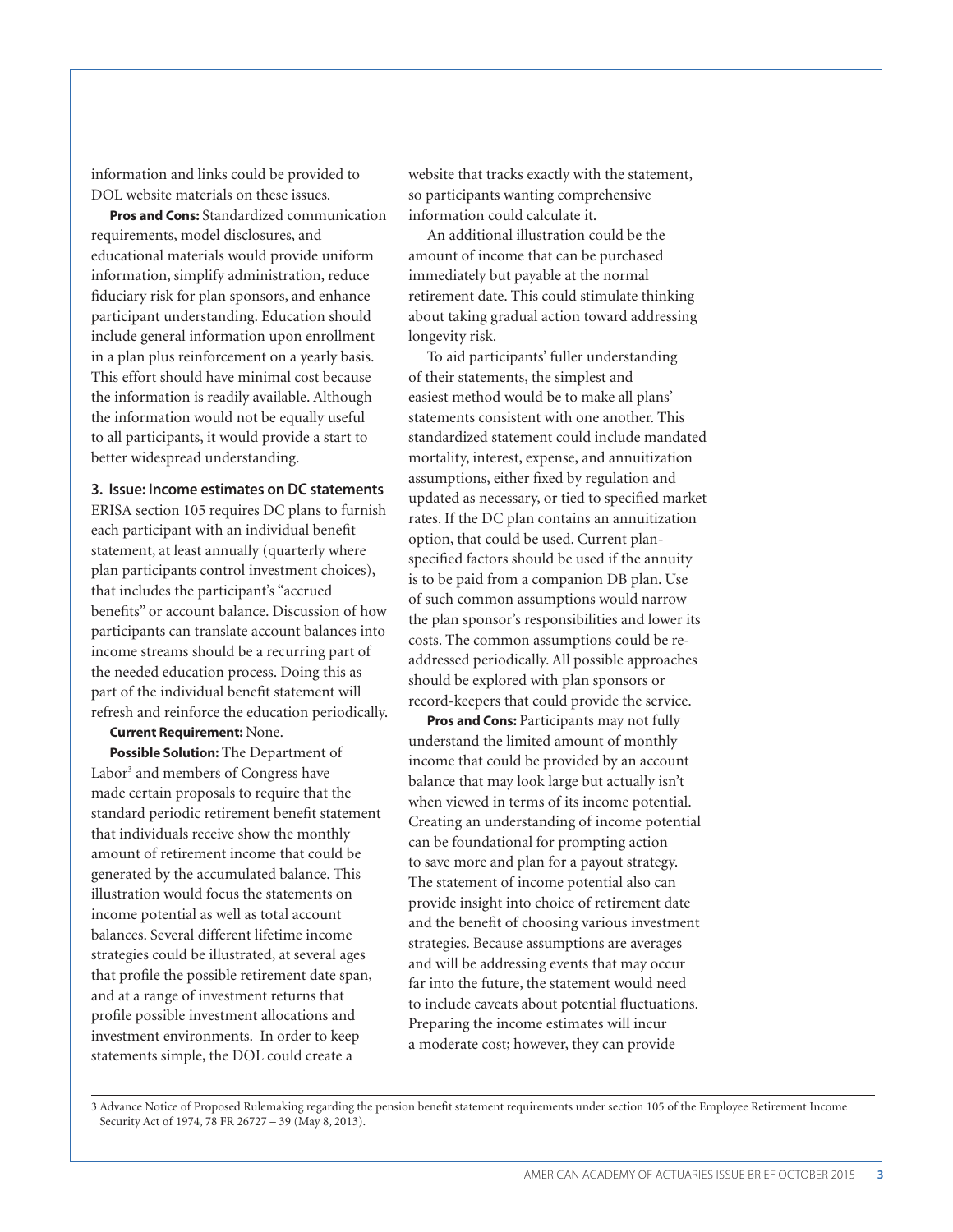significant value. Costs can be controlled by standardization and use of certain mandated assumptions. The inclusion of three investment returns, three potential retirement dates, and possibly more than one income choice, including both annuity and other approaches, would be extremely valuable in stimulating retirement planning thinking. At the same time, too many figures may be intimidating to some participants; consequently, great care would need to be taken to design the presentation to be of value to a broad spectrum of users. This goal could be approached either through carefully designed printed material that accommodates both the participants who want limited information and those who want comprehensive information, or through a link to a more detailed discussion.

## **4. Issue: Information on lifetime income guarantees**

The significance of lifetime income risk is not well understood by many pre-retirees and retirees. The meaning of life expectancy and the financial consequences of living longer or shorter is not sufficiently appreciated. A good understanding of these concepts is needed for effective planning.

**Current Requirement:** No required information provided to participants through either DC plans or DB plans

**Possible Solution:** While customized material about specific options within a plan should be encouraged, the DOL could provide a notice to participants that would provide generic information on the importance of income guarantees extending for life – similar to the tax notice currently required by the Internal Revenue Service (IRS) on distributions. This information should include illustrations of the probability of survival of the individual and of one member of a married couple to various ages beyond average life expectancy at retirement, using one of a set of standard mortality tables. This information could be included in the proposed income estimation that would be provided to participants annually with their account statement. A link to a broader discussion could also be provided. Plan sponsors could also provide this information on their company intranet site or during company human resources meetings. Issuance of regulatory guidance could help address fiduciary responsibility concerns.

**Pros and Cons:** An understanding of lifetime income risk provides an essential basis for a retiree to determine the actions to take that will address the risk. Such a notice would be a small, low-cost administrative step for a plan.

#### APPENDIX B

## **Consumer Financial Protection Bureau (CFPB)**

## **Issue: Information on lifetime income guarantees**

Lifetime income risk and the issues associated with achieving income for life are not well understood by many pre-retirees and retirees. The meaning of life expectancy and the financial consequences of living longer or shorter are not sufficiently appreciated. A good understanding of these concepts is needed for effective planning.

**Current Requirement:** No required information provided to participants through either DC plans or DB plans.

**Possible Solution:** While customized material about specific options within an employer defined contribution plan should be encouraged, the CFPB could also provide access to generic information on the importance of income guarantees extending for life. Such information should be relevant not only to employersponsored plans but also to any funds set aside by an individual to provide retirement income. This information should include illustrations of the probability of survival of the individual and of one member of a married couple to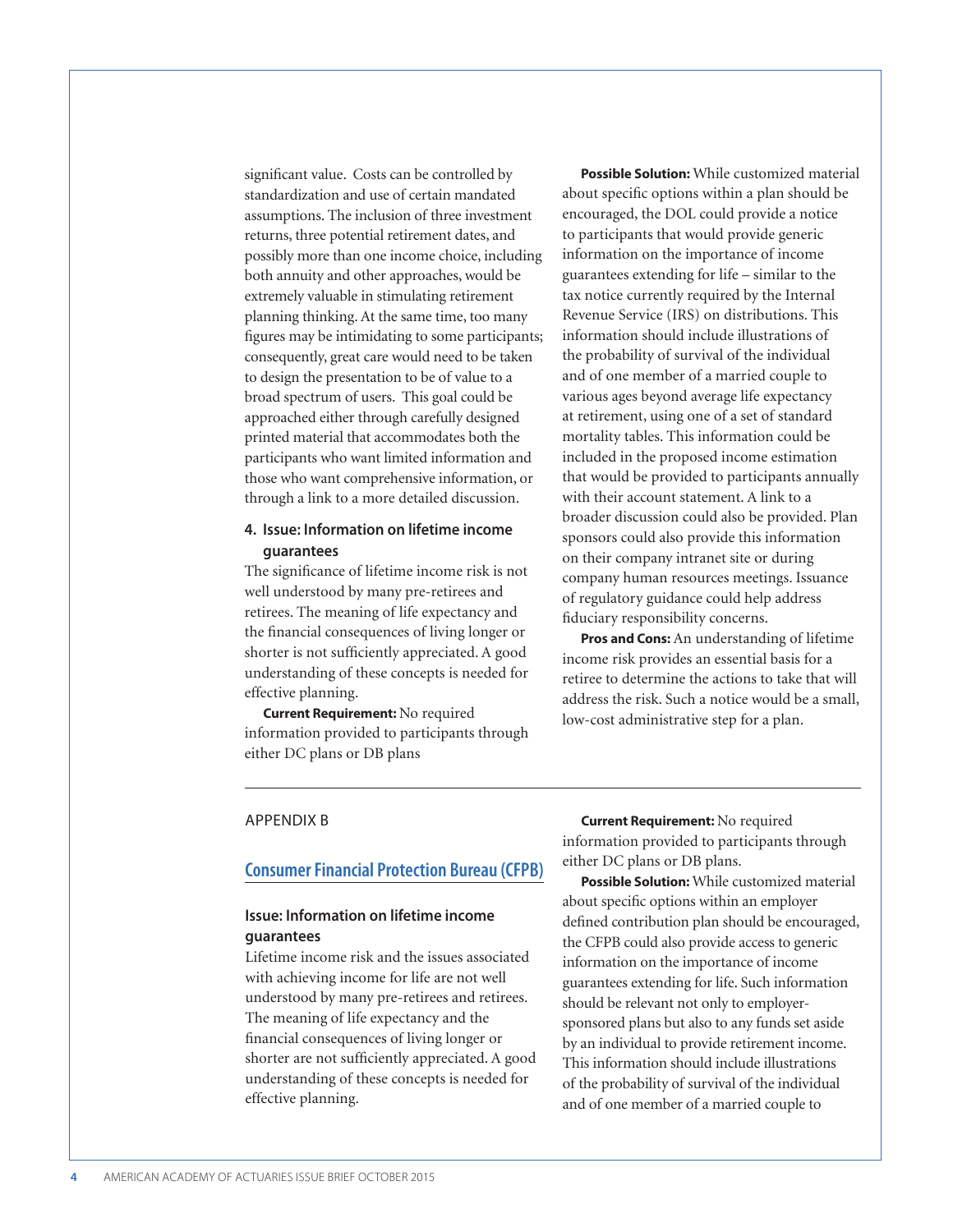various ages beyond average life expectancy at retirement, using one of a set of standard mortality tables. A link to a broader discussion covering the various risks faced by retirees that impact effective lifetime income planning could also be provided. Plan sponsors could also provide access to this information on their

## APPENDIX C

## **National Association of Insurance Commissioners (NAIC)**

## **Issue: Confidence in ability of payer to deliver lifetime income**

Lifetime income is a long-term commitment, and some retirees may be concerned that the insurer or the pension plan will not be able to deliver the guaranteed benefits. Currently, individual state laws preclude the mention of state-based Life and Health Guaranty Associations (LHGA) protection in sales material, although this information is readily available on the Internet.

**Current Requirement:** LHGA protections cannot be mentioned in sales material in almost all states under the laws governing State Guaranty Associations.

**Possible Solution:** We encourage the NAIC to consider two solutions that could alleviate retirees' concerns about the security and future value of their guaranteed benefits:

company intranet site or during company human resources meetings.

**Pros and Cons:** An understanding of lifetime income risk provides an essential basis for a retiree to determine the actions to take that will address the risk.

- <sup>n</sup>Provide annuity purchasers with a better understanding of the value of state Life and Health Guaranty Associations by providing an explanation at the time of annuity purchase.
- <sup>n</sup>Consider increases in guarantee limits to keep coverage levels consistent with policy amounts.

**Pros and Cons:** A notice at time of purchase could increase consumer confidence, encouraging more consumers to choose lifetime income solutions. Higher coverage amounts will maintain the value of LHGA protections. On the other hand, a brighter spotlight on LHGAs may increase the risk of moral hazard among insurance companies that could take advantage of the external guarantee. The cost of higher coverage amounts would ultimately be borne by surviving insurance companies. Greater reliance on LHGA assurances could erode the value of insurers carrying higher ratings; however, a similar reliance on Federal Deposit Insurance Corporation (FDIC) guarantees on bank deposits has not reduced banks' interest in achieving high ratings.

### APPENDIX D

## **Treasury and DOL**

## **Issue: Safe harbor guidelines on retirement income program design and implementation**

Employers and defined contribution (DC) retirement plan sponsors have safe harbor guidelines under ERISA 404(c) and for Qualified Default Investment Alternatives (QDIAs) that

apply to the investment menu in the accumulation phase. If analogous safe harbor guidance for the design, administration, and implementation of a program of retirement income were applied during the decumulation or retirement phase, employers and plan sponsors might be encouraged to implement such programs.

**Current Requirement:** DC plans are not required to implement a program of retirement income in the plan. As a result, the vast majority of plan sponsors pay a lump sum equal to the account balance to participants when they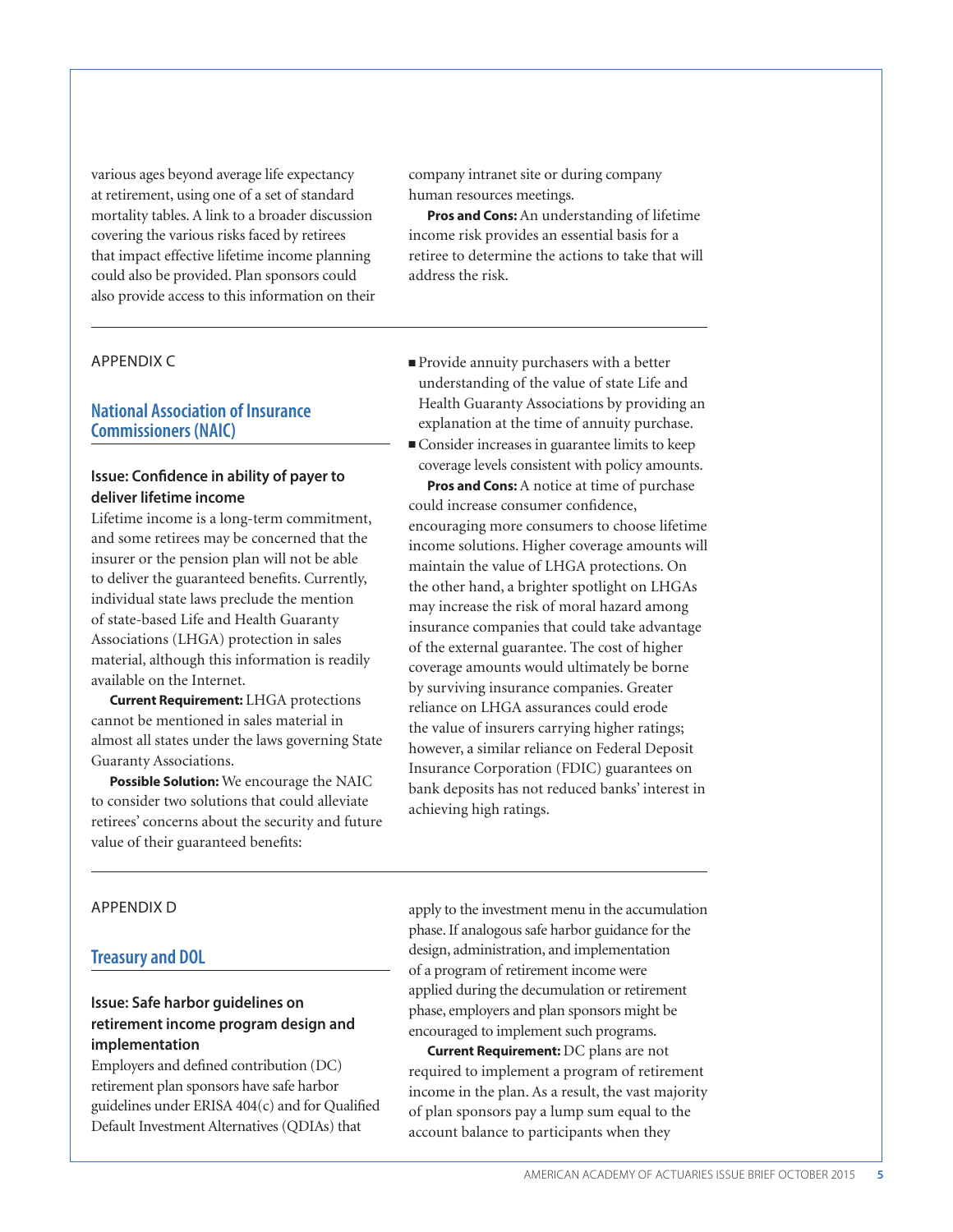terminate employment or retire. Participants must then make their own decisions to generate retirement income from their savings throughout their retirement, or engage a retail financial institution or financial adviser to help them with this task.

Plan sponsors that wish to implement a program of retirement income must rely on the general prudent man rule for deciding the "right" course of action. This situation has created confusion and uncertainty among plan sponsors, with the result that programs of retirement income are not common in DC retirement plans.

When Treasury released Notice 2014-66 concerning inclusion of deferred annuities in target date funds, the DOL released a statement concerning safe harbor requirements that do not require selection of the "safest annuity." The principal change seemed to be that the annuity selection responsibility would switch from the plan sponsor to the investment manager, while the process-based requirements would be unchanged. This change may be helpful because investment managers should be more willing to perform the process as well as being more comfortable with it.

**Possible Solution:** The DOL could issue safe harbor guidelines that a DC plan sponsor could follow to implement a program of retirement income. If a plan sponsor complies with such safe harbor guidance in the design, implementation, and disclosure of a program of retirement income, it would be protected in the event that a retiree experiences unfavorable outcomes—including outliving assets, reduction in the amount of retirement income after it has commenced, and/or retirement income that does not keep pace with inflation. The plan sponsor would also be protected against liability that an inappropriate form of retirement income solution was offered to a participant by the plan or that the plan selected the wrong specific product to implement the retirement income strategy. Note that such safe harbor guidance would not require a plan sponsor to implement a program of retirement income; such an action would be voluntary by a plan sponsor.

**Pros and cons:** Because the implementation of a program of retirement income and the use of a safe harbor would be voluntary, it would not incur additional cost for plan sponsors that do not wish to implement such a program. Guidelines could be adopted that minimize additional administrative complexity and consider common capabilities of current DC plan administrators.

#### APPENDIX E

#### **Treasury**

## **1. Issue: Cost of subsidies and supplemental benefits excluded in lump sum calculations**

The current method of calculating lump sum benefits from DB plans does not require the inclusion of subsidies and supplemental benefits, such as enhanced early retirement benefits; consequently, lump sum values can have a lower relative value compared to their annuity equivalents. This methodology potentially creates understated value for a

participant who elects a lump sum and reduces the cost of providing lump sum options and offers.

**Current Requirement:** Only basic retirement benefits are required to be included in a lump sum calculation.

**Possible Solution:** Treasury could interpret the requirements for calculation of lump sum calculations to include subsidies and supplements, such as subsidies for early retirement benefits that are more valuable than actuarially reduced normal retirement benefits.

**Pros and Cons:** Inclusion of all benefits in a lump sum calculation would provide more equivalent values for the retiree. Although increased value could encourage greater use of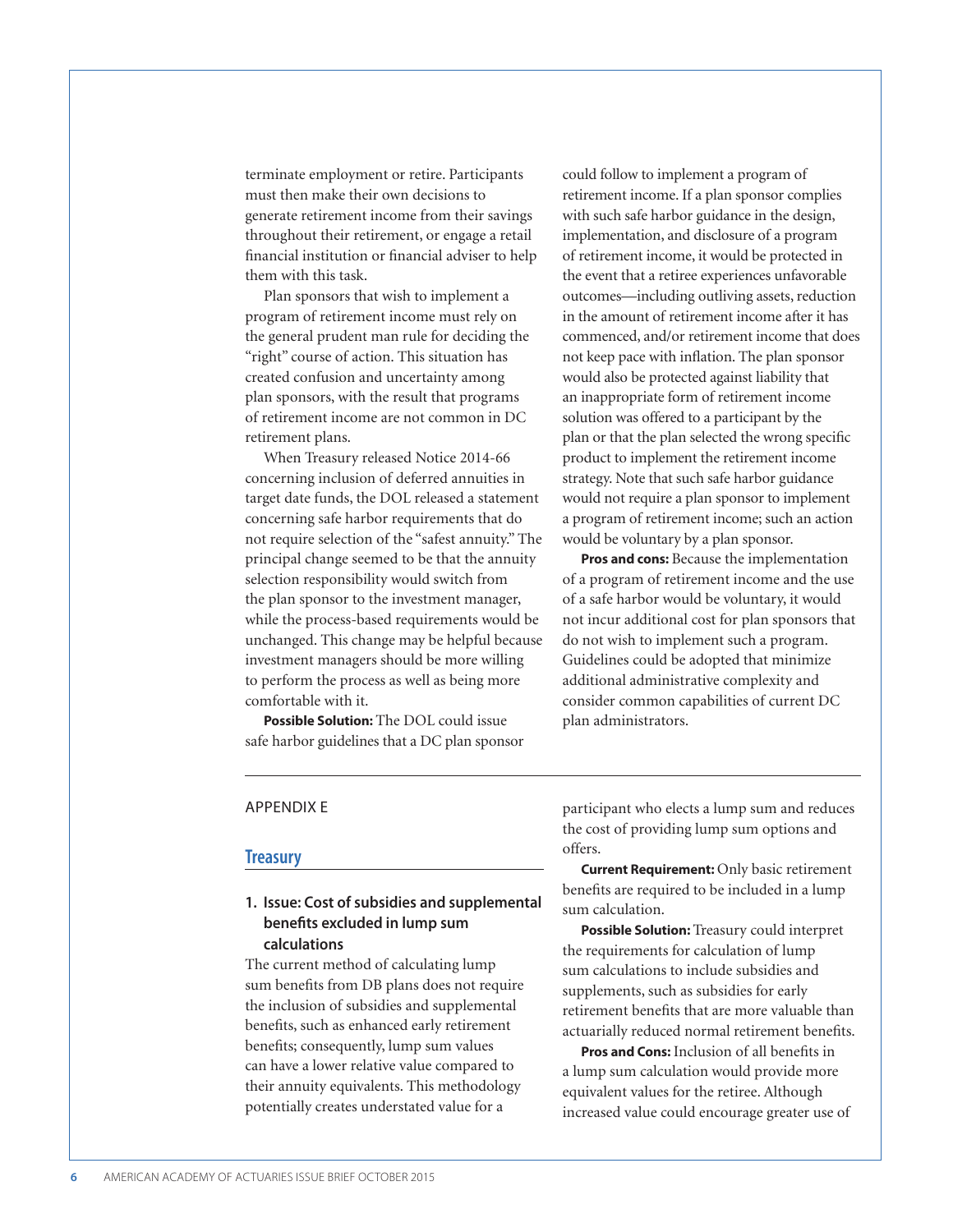lump sum distributions, it would provide more assets for retirement lifetime income.

## **2. Issue: Delays in updating mortality for lump sum calculations**

Lump sum payouts from DB plans can be understated due to the use of outdated mortality tables. Older tables generally provide for higher expected mortality rates, which leads to the undervaluing of a participant's benefit. As a result, a participant's minimum allowed lump sum payment is lower than if based on a more current table. The mortality change could go in the opposite direction, in which case the lump sum value could be decreased.

**Current Requirement:** Through its regulations, Treasury and the IRS provide the applicable mortality table that must be used when determining the minimum lump sum payment a participant may receive for his or her DB plan annuity. The current table applicable for distributions with annuity starting dates during 2014 and 2015 was determined in IRS Notice 2013-49 and is a blend of mortality tables issued by the Society of Actuaries (SOA) in 2000, adjusted to reflect the impact of expected mortality improvement. The Treasury and IRS are required to revise the applicable mortality table at least every 10 years to reflect the actual mortality experience of pension plans and projected trends in that experience.

**Possible Solution:** Monitor the table more closely and update as soon as possible whenever a specified source, such as the SOA, issues updated mortality and projected mortality improvement tables. The requirement that the table be updated every 10 years can be maintained, but would likely not be necessary.

**Pros and Cons:** The proposed approach would better equate the value a participant receives as a lump sum and the corresponding amount of monthly income. Moving from the RP-2000 with various projection scales to the RP-2014 and MP-2014 generally increases lump sum amounts by 2 to 8 percent. This change will not directly encourage lifetime income but could provide larger lump sums that could enhance retirement income potential. The plan sponsor may be less likely to offer a lump sum option and more likely to purchase an annuity if the artificial lump sum cost advantage created by using an outdated mortality table is eliminated. The approach would be limited by the frequency that new tables and projection scales are issued. It would also make it more difficult for plan sponsors and participants to project future lump sum values.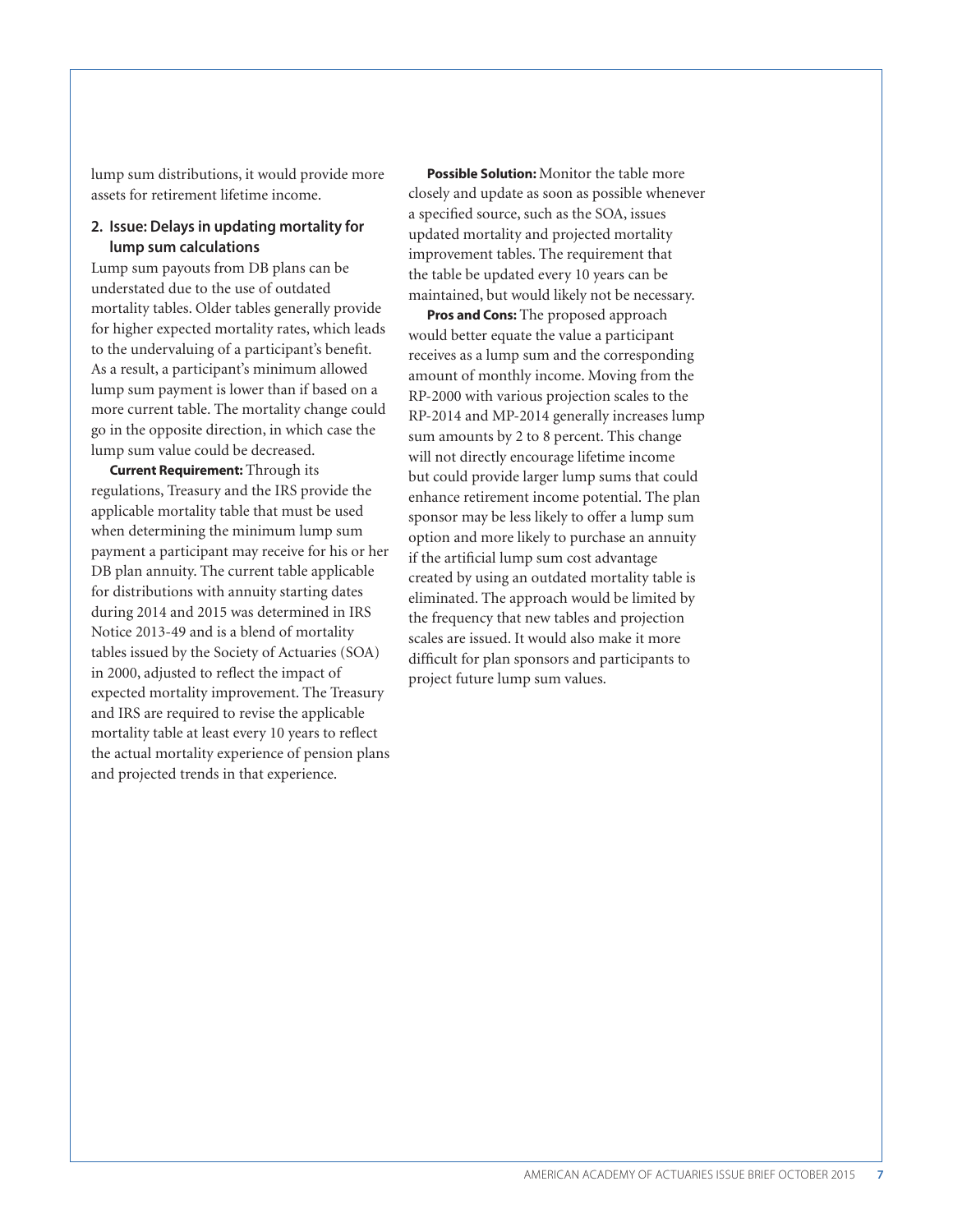## **LEGISLATIVE ISSUES**

#### APPENDIX F

## **Senate Finance Committee and House Ways and Means Committee**

## **1. Issue: Incentives to generate lifetime income**

Lifetime income annuities provide a good solution to longevity risk. Unfortunately they are underused in part because of perceived concerns such as loss of liquidity and investment control and reduced investment yields. The features that mitigate these concerns may be underappreciated or not understood by many consumers. At the same time, our current tax and social services systems effectively subsidize those who elect lump sums because a safety net is provided for those who are not successful in managing the lump sum. As such, financial incentives are needed for the purchase of annuities that will benefit retirees and society alike.

**Current Requirement:** Taxation on taxqualified annuities is deferred until the income is received. Non-qualified savings have a deferral of taxation on interest through the use of exclusion ratios and exclusion amounts, but this benefit is quite limited.

**Possible Solution:** Lifetime income guarantees could be encouraged by providing additional well-targeted tax-favored treatment. For example, interest earned after lifetime income has been purchased irrevocably could be afforded tax-free treatment. This incentive can be designed in various ways: It could apply to pension payments from DB plans, single premium immediate annuities, deferred income annuities, guaranteed minimum income benefits, and guaranteed lifetime withdrawal benefits on variable annuities and mutual funds (in the last case dependent upon some type of irrevocable withdrawal utilization guarantee). This treatment could apply both to tax-qualified and individual retirement savings.

A variant of this solution was proposed in the Retirement Security Needs Lifetime Pay Act (H.R. 2748 in 111th Congress).

**Pros and Cons:** Other actions to encourage use of lifetime income solutions include various types of education and availability of appropriate products. The addition of a financial incentive completes the full set of programs to lead retirees to take action. This proposal would result in permanently reduced tax revenues, but this reduction could be offset to some extent—and perhaps more than fully—by a reduction in costs of social safety net programs. Other advantages are a societal benefit of improved retirement lifestyle and an economic benefit of more stable consumer spending patterns.

## **2. Issue: ERISA definition of full retirement age constrains flexibility in plan design and management**

**Current Requirement:** Full retirement age in DB retirement plans is limited to the later of age 65 and the fifth anniversary of plan participation by IRS rules; however, this age has become outdated because of improving longevity and changes in the Social Security program.

**Possible Solution:** The rules setting the full retirement age for private-sector DB plans could be changed to permit employers to raise the full retirement age to match the full retirement age of Social Security, currently age 66 and scheduled to rise to age 67.

**Pros and Cons:** This retirement timing behavioral signal would be better aligned with the behavioral signal inherent in the Social Security normal retirement age and would possibly encourage workers to remain in the workforce and retire later. Delaying retirement could lead to higher standards of living in retirement<sup>4</sup> as a result of more benefits accumulating in a worker's pension plan, allowing individuals more time to accumulate other retirement savings, and shortening the retirement period to be covered. Delaying

4 http://www.actuary.org/files/Normal-Retirement-Age\_Issue-Brief\_March-2013.pdf.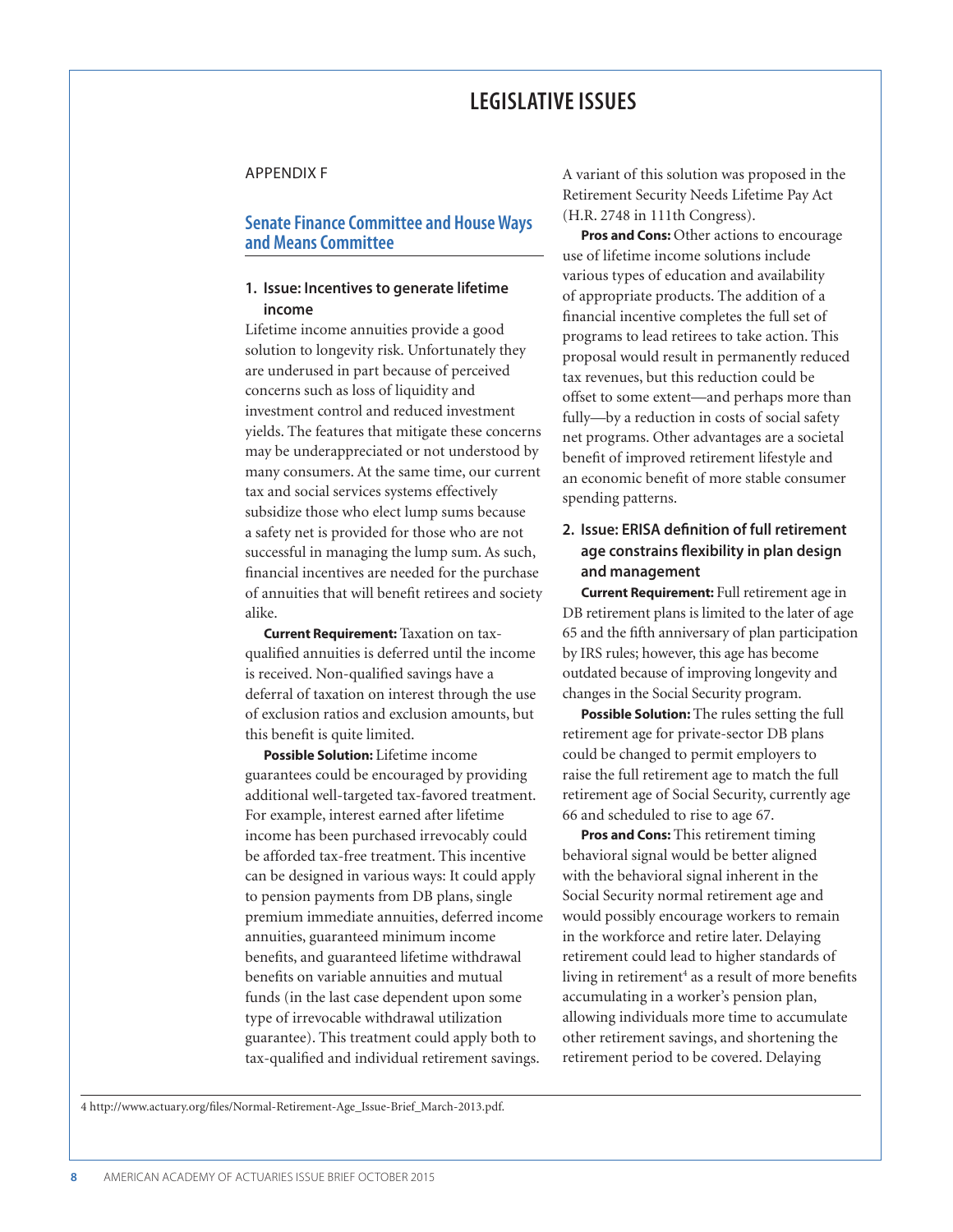retirement can be physically difficult in some industries, and may result in fewer employment opportunities for younger workers.

**3. Issue: Maximum Social Security deferral age**

Social Security recognizes the value of delayed retirement by increasing available benefits 8 percent<sup>5</sup> annually from the attainment of normal, or full, retirement age through the earlier of actual retirement age or age 70, when the benefit amount stops increasing. This structure provides some flexibility for retirees and offers equivalent value for deferring income commencement. Longevity risk, by its definition, relates to the consequences of not having enough money at older ages and can be partially addressed by increasing income guarantees available at those ages.

**Current Requirement:** Social Security benefit commencement can be economically deferred no later than to age 70. (Any further deferral creates a loss of value due to a decreasing life expectancy and a lack of benefit increase.)

**Possible Solution:** Allow deferral with increasing benefit to a higher age, such as five years beyond the normal retirement date. Currently this would be age 71 and would be age 72 for retirees born after 1959. It would dynamically adjust if normal retirement ages are further increased.

**Pros and Cons:** Increasing the delayed retirement age beyond age 70 would present the possibility of increasing the amount of Social Security income available to a retiree during the later years of life. Doing so would also provide additional benefits for widow(er)s of deceased beneficiaries. The delayed commencement of Social Security always carries the risk that a retiree might forgo receiving benefits and die before the deferred retirement date, but this is a risk that many retirees find has an attractive trade-off for better longevity protection.

## **4. Issue: Required Minimum Distribution (RMD) age**

The current RMD age of 70½ was set 50 years ago. Since the establishment of Social Security, life expectancy at age 65 has increased six years. RMDs can encourage premature drawdown of retirement assets in the current environment of increased life expectancy.

**Current Requirement:** RMDs in retirement plans, other than Roth IRA plans, must begin at the later of termination of employment and attainment of age 70½, except that 5 percent owners of a company sponsoring a plan must begin withdrawals at age 70½ regardless of employment. RMDs must begin at age 70½ in other tax-qualified plans, including IRAs and Simplified Employee Pensions (SEPs).

**Possible Solution:** The RMD age on taxqualified accumulations could be increased from 70½ to a higher age in order to recognize the past increases in life expectancy. The increased age could be a set age, such as age 75, or could be set as a constant date after normal retirement age, such as five or six years later.

**Pros and Cons:** The objective of this approach is to create a practical solution for individuals who have changed employers (and, thus, have tax-qualified savings other than in a retirement plan with their current employer) and wish to defer retirement income until true retirement. This approach would make IRA treatment more consistent with 401(k) treatment. It would facilitate income planning for individuals who may have to work longer. Raising the RMD age would also increase the annual amount available to individuals over their retirement years.

## **5. Issue: Requirement of lifetime income options in DC plans**

Having both in-plan and outside-of-plan income solutions is essential so that participants in all situations can have access to lifetime income arrangements. Many options already exist outside

5 For those born 1943 and after.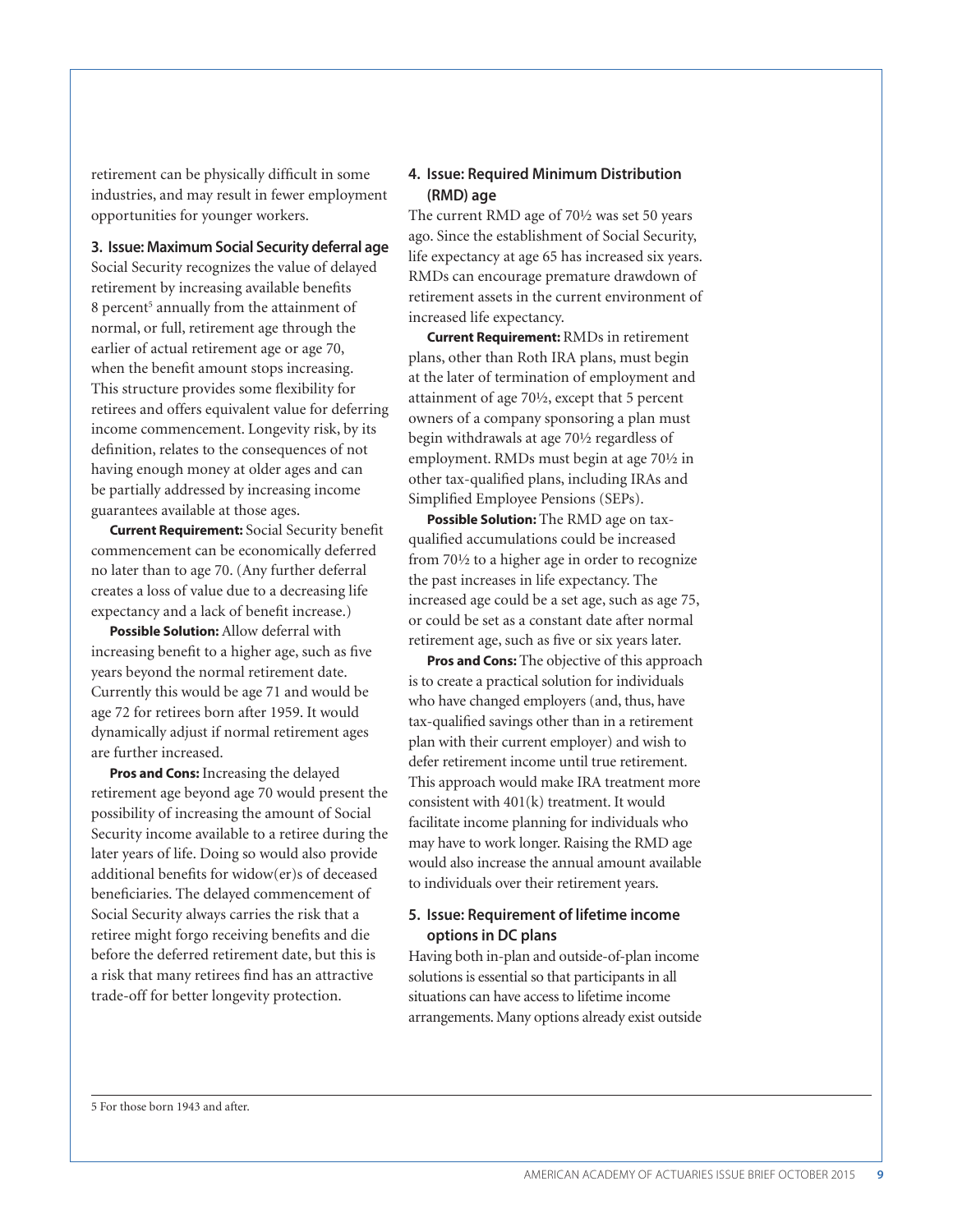of plans, but having more lifetime income options available within plans would also help.

**Current Requirement:** DC plans may provide in-plan annuity options; however, many plan sponsors are reluctant to provide them either for fear of fiduciary risk or to simplify administration. The current safe harbor describes a process that should be followed in selecting products, but many plan sponsors have difficulty with satisfying the process requirements with confidence.

In Notice 2014-66, the Treasury removed some ambiguity with the indication that inclusion of deferred annuities with agebased income in target date funds would not be discriminatory; however, further progress in achieving greater use of lifetime income solutions would require legislation.

**Possible Solution:** A requirement that some form of guaranteed lifetime income and/or structured withdrawals be one of the investment or distribution options offered in individual account plans would be helpful to plan participants, provided that the requirement is accompanied by a clear set of regulations that allow for effective implementation at reasonable cost and without subjecting plan sponsors to undue fiduciary risk. The current safe harbor, which specifies a process for selecting annuity providers, could be modified to recognize specific acceptable provider characteristics, so it will be relied upon by more plan sponsors.

Individual plan sponsors should also be encouraged or required to make a form of lifetime income a default option. Such a change would require some level of fiduciary protection, such as clarification of a safe harbor.

**Pros and Cons:** The probability of a participant taking action on lifetime income is heavily dependent upon the availability of products to meet the need. Having lifetime income products available will provide a reason for discussing lifetime income solutions and then will facilitate taking action. This availability would add another dimension to many plans and, thus, would create additional

cost in both a due diligence process and administering the additional option.

## **6. Issue: Ability to eliminate lump sum option for accrued benefits**

Current regulations preclude removing any benefit, including optional forms of payments, from a plan once it has been accrued. If a DB plan makes lump sums available but the cost of lump sums increases, the plan can incur payouts that can weaken plan funding.

**Current Requirement:** Any optional form of payment on accrued benefits provided in a DB plan cannot subsequently be removed.

**Possible Solution:** Allow plan sponsors to cease offering lump sum options on accrued benefits.

**Pros and Cons:** Elimination of lump sum payouts would increase the utilization of lifetime income. Additionally, it would help strengthen plan funding. On the other hand, it would reduce flexibility for plan participants.

## **7. Issue: Social Security funding needs a sound footing**

The adequacy of Social Security funding has been widely discussed as part of the public policy process; consequently, it is not discussed here at length. However, because it plays a very significant role in providing lifetime income, it is appropriate to highlight some dimensions of the issue.

A critical piece of most Americans' retiree lifetime income is the benefit that they will receive from the Social Security program. The longer-term financial issues that the program faces will result in reduced benefits starting in approximately 20 years unless action is taken. Though 20 years might appear to be a distant point in the future, waiting has serious negative consequences. Each year that action is delayed is one less year that future retirees have to plan for possible changes to their benefits. In addition, delaying will require more drastic action when it is taken, with the likely consequence of not spreading the impact of changes over multiple generations.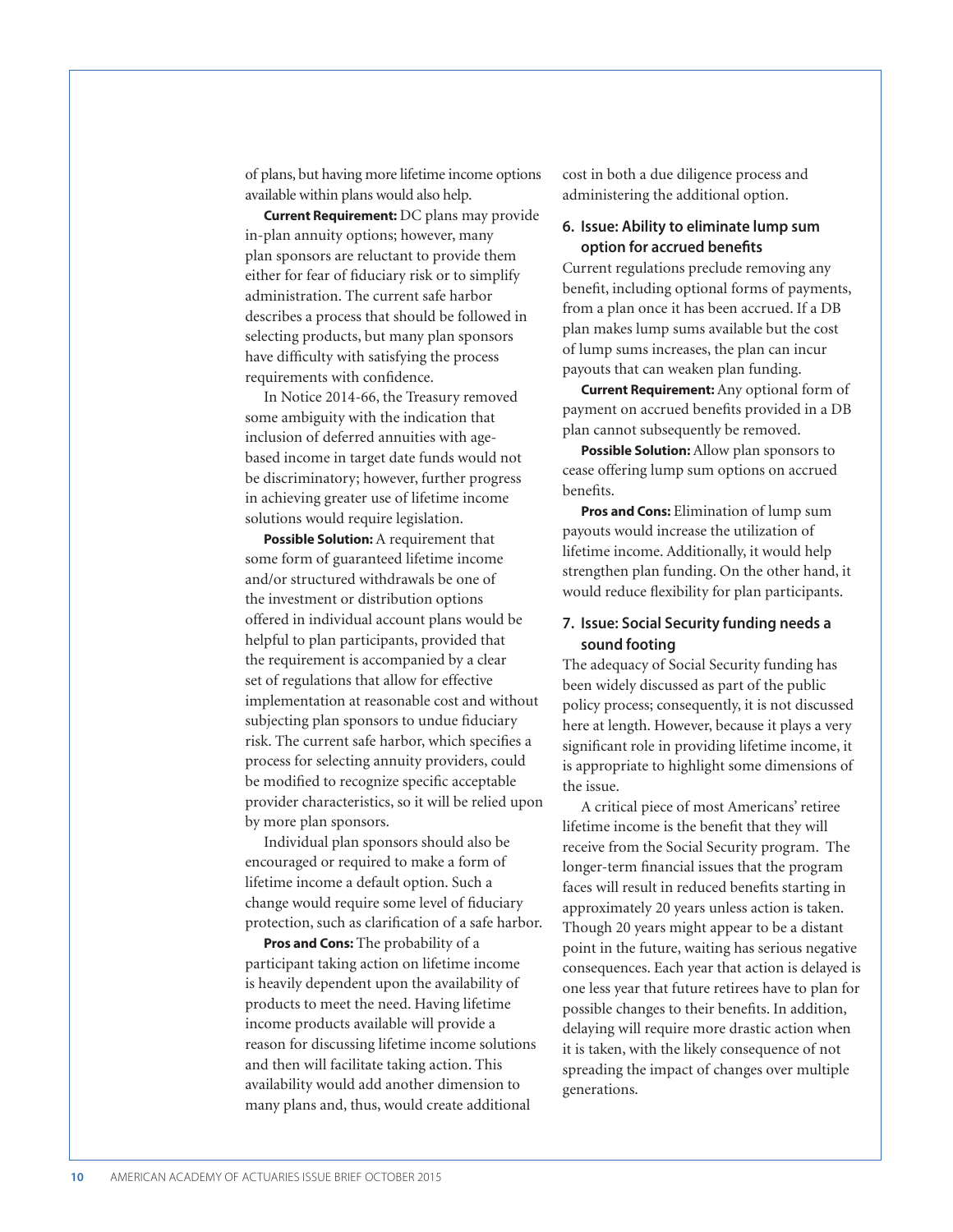The American Academy of Actuaries advocates that one of the changes that should be incorporated in any Social Security reform is a gradual increase in retirement age to reflect the reality that retirees are living longer. Other possible approaches to address Social Security's financial condition are discussed in an Academy monograph on Social Security Reform Options.<sup>6</sup> Other commenters have suggested other changes either to benefits or revenues. Finally, any reform should keep in mind the value of Social Security as a program that provides a government guaranteed lifetime income for most Americans. A reduction in Social Security benefits will place greater reliance on other lifetime income solutions.

#### **8. Issue: Soundness of PBGC financing**

Other than Social Security, the primary provider of lifetime income in the United States is the defined benefit pension plan system. Keeping the plans healthy (and in existence) is a key to the maintaining what current levels of lifetime income we now have. One key to the success of the DB system is the guarantees provided by the Pension Benefit Guaranty Corporation (PBGC). According to the PBGC 2014 Projection Report, if PBGC's finances are not reformed, the PBGC multiemployer insurance programs, even with the premium increases under the Multiemployer Pension Reform Act of 2014 (MPRA), are likely to eventually run out of money to pay benefits, while the single employer programs have an uneven premium structure.

Guaranteeing the pension benefits of millions of Americans is an expensive task. Policymakers and the public need to understand the challenges of financing this valuable insurance. The cost should reflect the benefit guarantees that the PBGC provides in excess of a plan's assets and the likelihood of the PBGC incurring that obligation.

However, greater or inequitable premiums could encourage sponsors to exit defined benefit

plans and may be an impediment to the creation of new defined benefit plans. A fair and equitable premium structure, therefore, would not only help fund the insurance coverage, but also contribute to stabilizing the retirement system. Concerns and evaluation of the PBGC premium structure were detailed in an Academy issue brief: *Examining the*  PBGC Premium Structure,<sup>7</sup> April 2012, but are summarized here for convenience.

**Current Requirement:** Since the agency was founded, its premiums have been set by Congress. Unfortunately, neither the level nor the form of premiums has been consistent with the risk exposure. For some financially challenged sponsors and plans, PBGC's premiums would appear to be inadequate. As a result, financially sound companies are asked to make up the difference. And when Congress increases those premiums to cover the previous actions of other companies or to "pay for" legislation unrelated to pensions, it diminishes companies' willingness to maintain their pension plans.

**Possible Solution:** A new premium structure should be transparent and spell out how it will address ongoing costs and legacy costs. Ongoing viable plan sponsors should pay ongoing costs. Applying basic insurance principles, premiums for ongoing costs should be adequate and appropriately risk-related. Adequacy in this context refers to the overall level of the premiums relative to the true cost of the insurance provided and risk-related refers to the degree to which the premiums charged to the insured reflect the range of risks the insured presents to the PBGC.

Determining who should pay for the legacy costs is not an actuarial issue; rather it is a policy decision that needs congressional attention. Some options for allocating this legacy cost include:

■ Assign the full legacy costs to existing DB plan sponsors, spread over future years to reduce the immediate burden.

6 http://www.actuary.org/files/Soc-Sec-Reform-Options\_Monograph\_03-03-2014.pdf 7 http://www.actuary.org/files/publications/IB\_on\_PBGCPremium\_120426.pdf